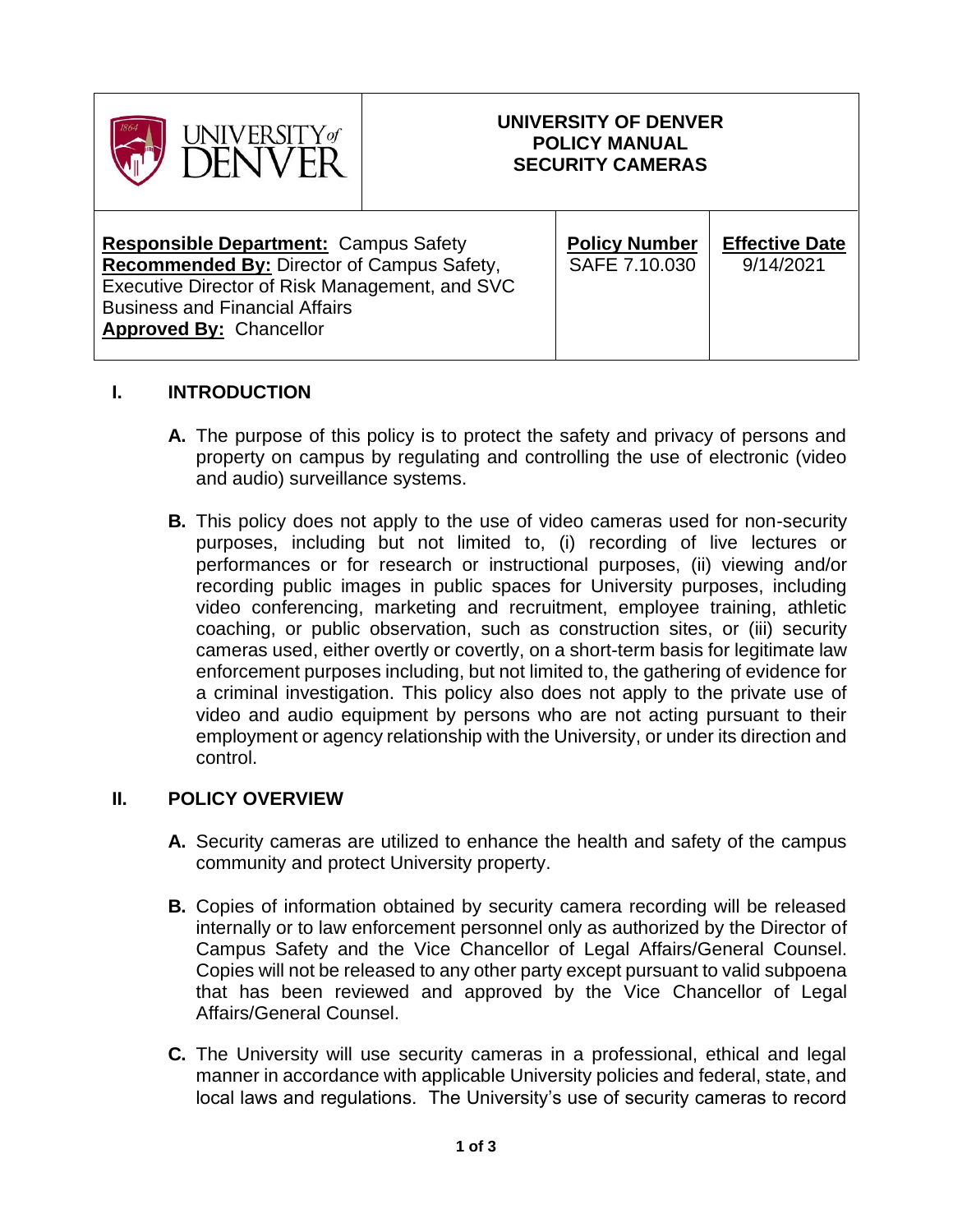public areas for security purposes will be consistent with existing University policies, including but not limited to Policy EOIX 3.10.010 - *Discrimination and Harassment*, and applicable laws and regulations, including but not limited to Family Educational Rights and Privacy Act (FERPA).

**D.** Images and related data collected by security cameras are the property of the University, will be retained for a reasonable period of time, and will be destroyed thereafter.

# **III. PROCESS OVERVIEW**

### **A.** Responsibilities

- **1.** The Director of Campus Safety has the responsibility to authorize all security camera operations for the safety and security purposes at the University in consultation with the Provost, Vice Chancellor of Legal Affairs/General Counsel, Associate Vice Chancellor of Human Resources and Inclusive Community, and Vice Chancellor of Student Affairs and Inclusive Excellence.
- **2.** Campus Safety is authorized to oversee and coordinate the use of security camera equipment, including video cameras, at the University. Campus Safety has the primary responsibility for disseminating and implementing policy and procedures regarding the use of security cameras.
- **3.** Campus Safety, the Office of Enterprise Risk Management, and the Office of General Counsel will monitor new developments in the law and industry standards and protections.
- **4.** Campus Safety is responsible for authorizing the installation and placement of CCTV system equipment.

### **B.** Procedures

- **1.** All operators and supervisors involved in security camera recording of public areas will be regularly trained to perform their duties consistent with University policy and local, state and federal laws and regulations.
- **2.** Video recording of public areas for security purposes at the University is limited to uses that do not violate the reasonable expectation of privacy as defined by law.
- **3.** Campus Safety will limit camera positions and views of residential academic spaces to exterior spaces and cameras will not be situated to allow viewing of resident hall rooms through windows. Any view given will be no greater than what is available with unaided vision.